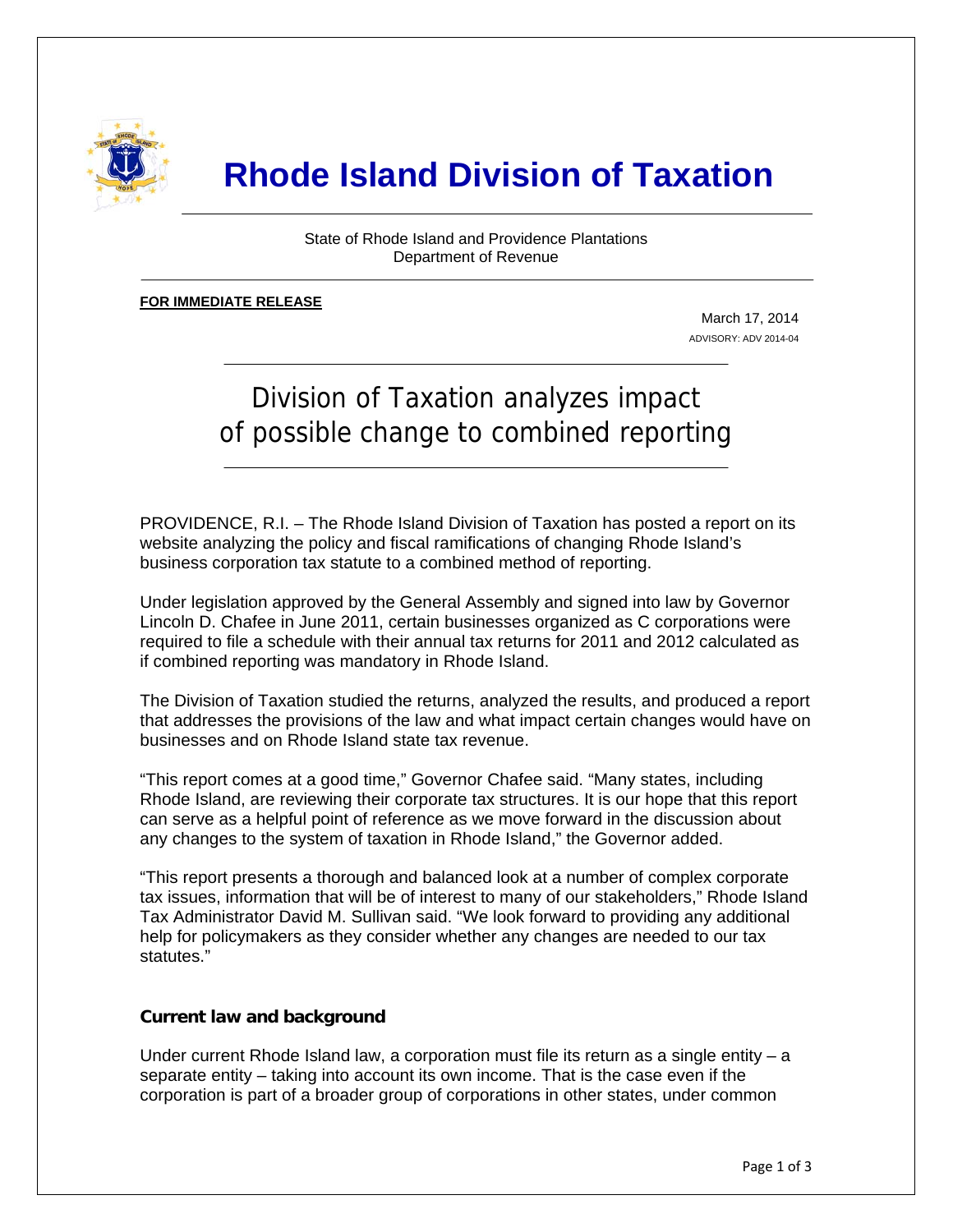ownership, that are together engaged in a common business enterprise – a "unitary business."

Under combined reporting, a Rhode Island corporation would include in its Rhode Island return not only its own income, but also the combined income of the other corporations, or affiliates, that are under common ownership and part of a unitary business. In other words, a Rhode Island corporation would treat all of its affiliates in other states as if they were one, single company, and combine all of their taxable income in a single pool. The Rhode Island corporation would then use a formula to apportion the amount of the combined income to Rhode Island for tax purposes.

States levy various forms of business activity taxes. The most common is the corporate net income tax, which is imposed in 44 states and the District of Columbia, according to the Federation of Tax Administrators. Of those, 23 states and the District of Columbia have combined reporting, according to the Division of Taxation study. New England states with combined reporting include Maine, Massachusetts, New Hampshire, and Vermont. New England states that do not have mandatory unitary combined reporting include Connecticut and Rhode Island.

Following is a summary of the results of the Division of Taxation's two-year study, as noted in the report, which looked at two tax years: 2011 and 2012:

■ For tax year 2011, corporations under combined reporting, using three-factor apportionment, would have had to pay, in the aggregate, \$23.4 million more in tax (using a calculation known as the Joyce method) or \$25.3 million more in tax (using a calculation known as the Finnigan method).

 For tax year 2011, corporations under combined reporting, using single sales factor apportionment (instead of standard three-factor apportionment), would have had to pay, in the aggregate, \$49.5 million more in tax (Joyce method) or \$54.7 million more in tax (Finnigan method).

■ For tax year 2012, corporations under combined reporting, using three-factor apportionment, would have had to pay, in the aggregate, \$21.5 million more in tax (Joyce method), or \$23.1 million more in tax (Finnigan method).

 For tax year 2012, corporations under combined reporting using single sales factor apportionment would have had to pay, in the aggregate, \$38.6 million more in tax (Joyce method) or \$44.4 million more in tax (Finnigan method).

Overall, 6.625 percent of groups, on average, would have seen a decrease in tax; 28.75 percent, on average, would have seen an increase in tax; and 64.625 percent of groups, on average, would have seen no change in tax.

### **Study limitations**

Sullivan emphasized that the Division of Taxation's study is based on unaudited corporate tax returns. Due to the nature of the study, the Division of Taxation had to compile data based solely on the returns as filed by the corporations; there was insufficient time to audit those returns to ensure that they were complete and accurate.